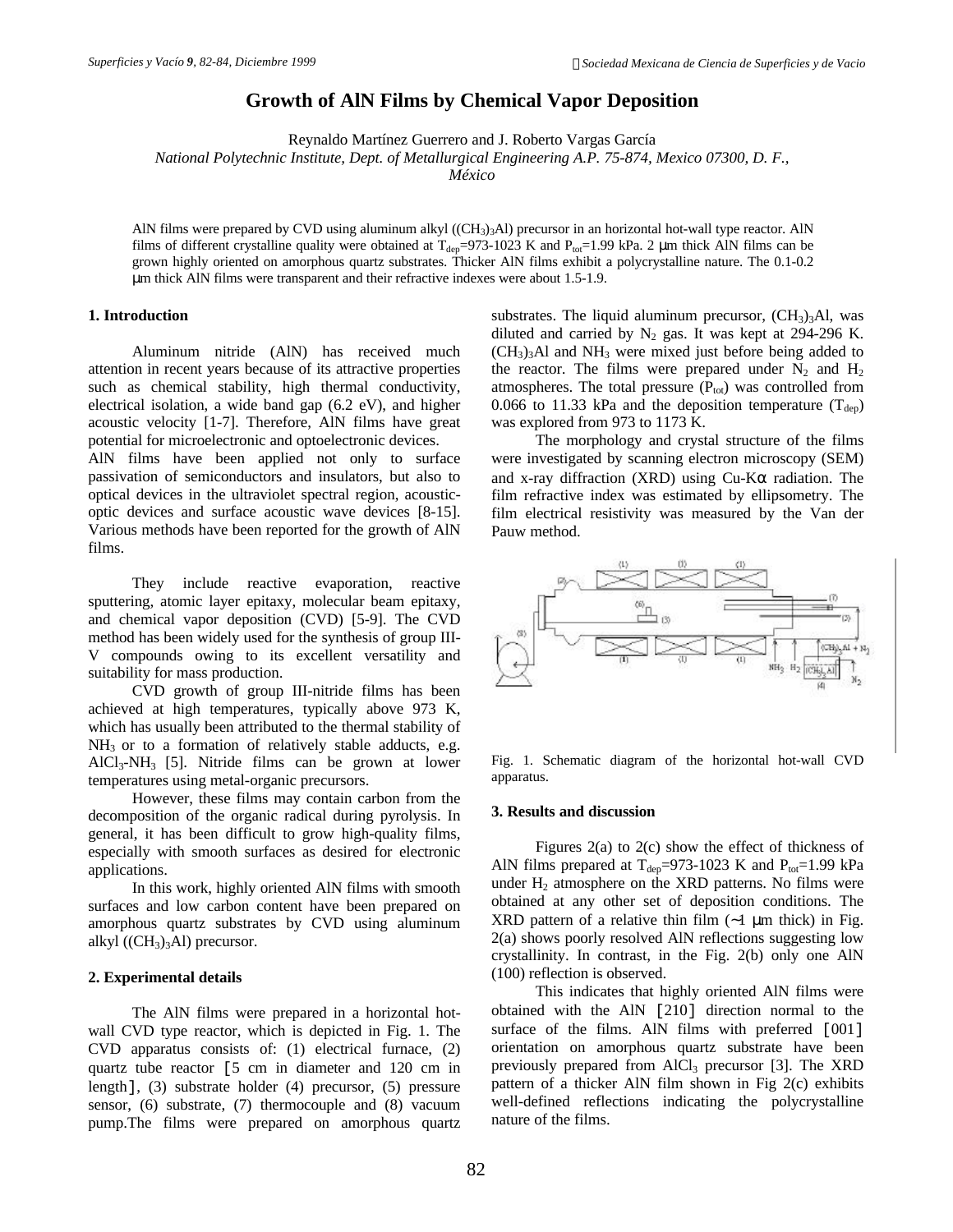

Fig.2 Effect of thinckness of AIN films on the XRD patterns

The variation of crystallinity with thickness may be related to the film growth process in which a particular orientation is usually maintained up to a certain thickness beyond which deposition leads nucleation of new grains and eventually random orientation [17].

Figures 3(a) to 3(b) depict the SEM images of the surface morphology of AlN films grown at different temperatures and  $P_{tot}$ =1.99 kPa. The image of Fig. 3(a) shows an irregular morphology of an AlN film grown at  $T_{den}=873$  K However, as the deposition temperature increases the surface morphology becomes smooth. Figures 3(b) and 3(c) reveal the surface morphology of AlN films grown at  $T_{dep}$ =893 K and  $T_{dep}$ =1023 K, respectively.

In particular, the SEM image of Fig. 3(c) suggests well-ordered growth features.Figure 4 shows a typical Auger spectra for AlN films prepared at  $T_{dep}$ =1023 K.



Fig. 4 Auger spectra for AlN films prepared at  $T_{dep} = 1023$  K.

*Superficies y Vacío 9, 82-84, Diciembre 1999 ãSociedad Mexicana de Ciencia de Superficies y de Vacio*



Fig. 3. SEM images of the surface morphology of AlN films grown at different temperatures and  $P_{tot}$ =1.99 kPa

Table 1. Refractive index and thickness of AlN films

| Deposition<br>temperature<br>(K) | Thickness<br>(nm) | Refractive<br>index |
|----------------------------------|-------------------|---------------------|
| 813                              | 101.1             | 1.543               |
| 903                              | 133.3             | 1.694               |
| 923                              | 119.7             | 1.592               |
| 973                              | 93.2              | 1.62                |
| 1023                             | 60.1              | 1.99                |

Table 1 summarizes refractive index and thickness of AlN films for various deposition temperatures.

The small signals of carbon and oxygen in the spectra indicate contamination of the film from the decomposition of the metal-organic precursor. In spite of these features, 0.1-0.2 μm thick AlN films were transparent and their refractive indexes at  $\lambda$  = 632.8 nm were about 1.5-1.9. In general, AlN films have shown refractive indexes ranging from 1.99 to 2.25 [3].